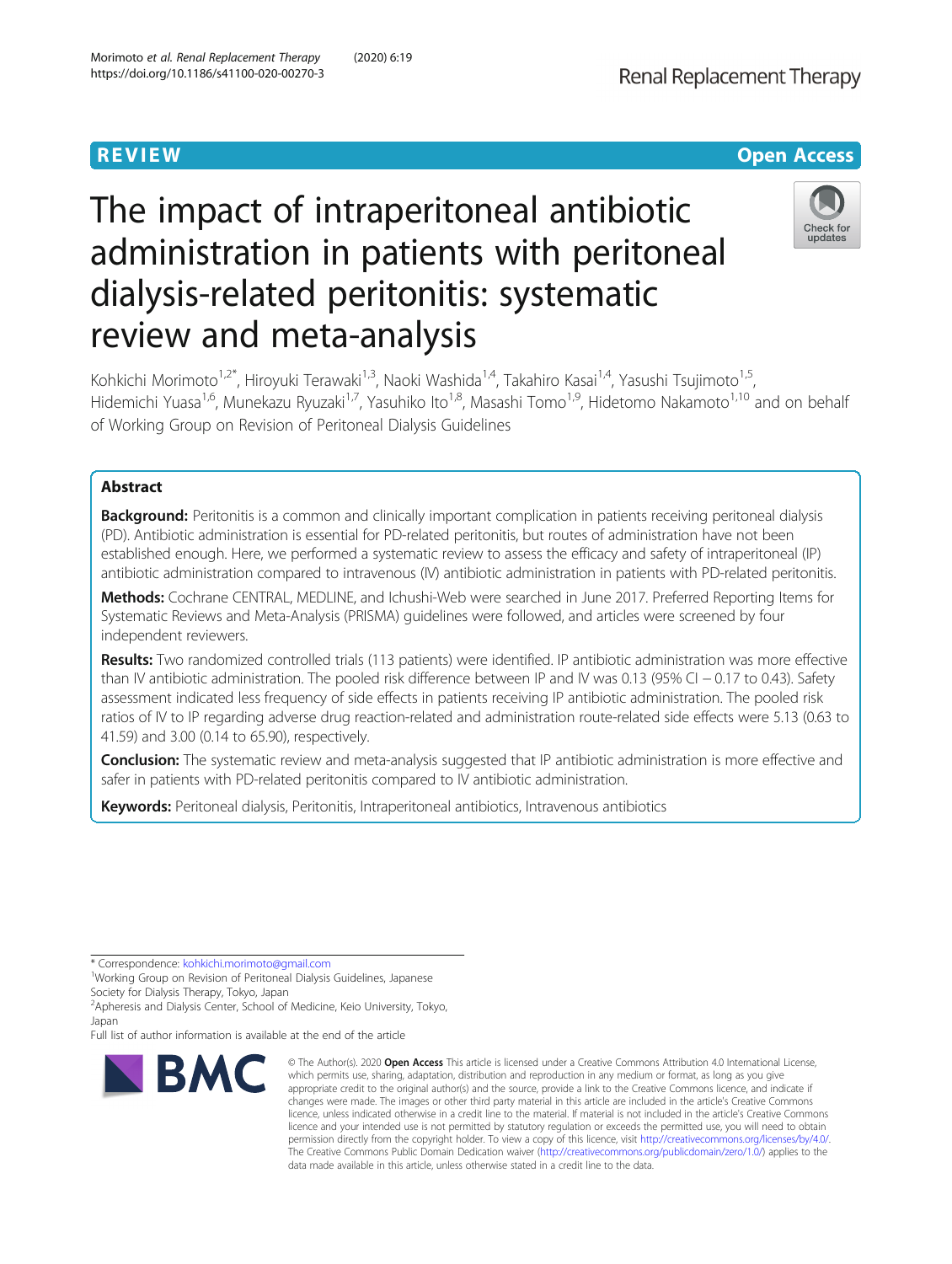# Introduction

Peritoneal dialysis (PD) is a well-established modality of renal replacement therapy for patients with end-stage renal disease. The utilization and popularization of PD are rapidly growing, particularly in developing countries, where the number of patients receiving PD has increased more than 2-fold during the last decade [\[1\]](#page-4-0). Although technical improvements and innovations of PD-related clinical practice have significantly decreased PD-associated infectious complications including PD-related peritonitis and exit-site/tunnel infection, they are still one of the major barriers which adversely affects both technical and patient survival in PD patients [\[2,](#page-4-0) [3\]](#page-4-0).

The International Society for Peritoneal Dialysis (ISPD) published guidelines and recommendations about PDrelated peritonitis in 1983, which were revised in 1993, 1996, 2000, 2005, 2010, and 2016 [\[3](#page-4-0)–[8](#page-4-0)]. The most recent recommendations published in 2016 are organized into the following five sections: (1) peritonitis rate, (2) prevention of peritonitis, (3) initial presentation and management of peritonitis, (4) subsequent management of peritonitis, and (5) future research. In practical cases of PD-related peritonitis, proper initial management consists of diagnosis, subsequent appropriate microbiological culture sampling, and prompt empirical antibiotic therapy, followed by antibiotic de-escalation in certain cases. Treatment intent of antibiotic administration is a rapid resolution of inflammation to protect the peritoneal membrane. As an empirical regimen, a proportional meta-analysis revealed that the combination of a glycopeptide (vancomycin or teicoplanin) and ceftazidime is considered to be superior to other regimens [\[9\]](#page-4-0).

In terms of antibiotic administration, intraperitoneal (IP) administration is preferred (GRADE 1B) in the most recent ISPD recommendations, without cases presenting systemic sepsis [\[3](#page-4-0)]. In general, IP administration is considered to bring about higher peritoneal drug concentration than intravenous (IV) administration [[3\]](#page-4-0). Moreover, IP administration is available without vascular puncture. Several clinical studies comparing IP administration with IV administration for PD-related peritonitis revealed controversial results [[10,](#page-5-0) [11\]](#page-5-0), and the clinical advantage of the recommended IP administration has not been established enough. Here, we performed a systematic review to assess the efficacy and safety of IP administration compared to IV administration in patients with PDrelated peritonitis.

# Methods

# Compliance with reporting guidelines

We conducted a systematic review of the relevant literature in agreement with the recommendations listed in the Preferred Reporting Items for Systematic Reviews and Meta-Analysis (PRISMA) guidelines [\[12\]](#page-5-0). Exemption from the review was granted by the Ethics Committee because this study did not involve patient intervention and confidential personal data collection.

# Research question and eligibility criteria

The research question of this review was: "Is IP antibiotic administration superior in efficacy and safety to IV administration in patients with PD-related peritonitis?" We included published randomized controlled trials (RCTs) comparing IP administration with IV, of any race and gender, in any language, and from any country. We excluded observational studies, case reports, and case series.

### Outcomes of interest

The outcomes were treatment success (cure of peritonitis after antibiotic administration) and complication.

# Search strategy and study selection

We searched the Cochrane Central Register of Controlled Trials (CENTRAL), MEDLINE via PubMed, and NPO Japan Medical Abstracts Society (JMAS) databases. The search was performed in June 2017 (Cochrane CENTRAL and PubMed) and in April 2017 (JMAS) using the following suitable search terms: peritoneal dialysis, peritonitis, intraperitoneal injection/administration, intravenous injection/administration. Four reviewers (KM, HT, NW, and TK) independently screened the title and abstract of each study to select candidate studies, and the reviewers performed a full-text review to evaluate the eligibility of each candidate study.

# Assessment of risk of bias in included studies

The selected studies were independently assessed by four authors (KM, HT, NW, and TK) using the risk of bias assessment tool, as previously described (Cochrane Handbook for Systematic Reviews of Interventions Version 5.1.0; available at [www.cochrane-handbook.org](http://www.cochrane-handbook.org)), and discrepancies were resolved by consultation with HY and YT: random sequence generation (selection bias), allocation concealment (selection bias), blinding of participants and personnel (performance and detection bias), incomplete outcome data (attention bias), selective reporting (reporting bias), and other potential biases.

# Measurement of treatment effect

Data from each trial was analyzed using the risk ratio with 95% confidence intervals (CI) for binary outcomes and using the mean difference for continuous outcomes.

# Analysis and data synthesis

All analyses were conducted using Review Manager (Rev-Man) Version 5.3 (Copenhagen: The Nordic Cochrane Centre, The Cochrane Collaboration).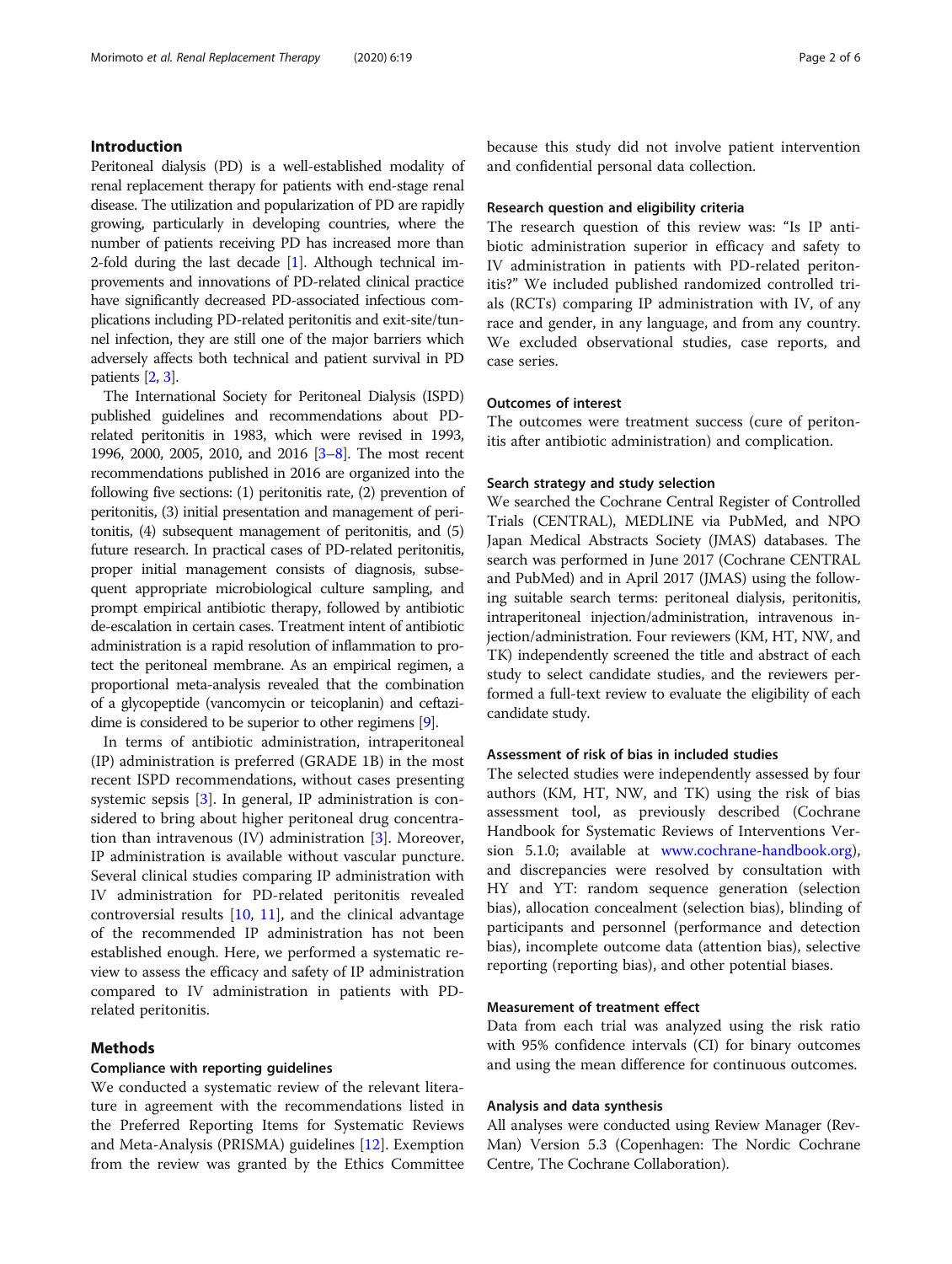| Literature                                                   | Research design | Participants                                                                     | Intervention                                         | Control                                                               | Outcomes                                                                                   |  |
|--------------------------------------------------------------|-----------------|----------------------------------------------------------------------------------|------------------------------------------------------|-----------------------------------------------------------------------|--------------------------------------------------------------------------------------------|--|
| Bailie et al. Nephron<br>1987 46 316                         | <b>RCT</b>      | 20 patients with PD-related<br>peritonitis, (GPC-positive)<br>1 hospital, the UK | IP administration,<br>VCM 1 g,<br>as initial therapy | IV administration, VCM<br>1 g, as initial therapy                     | No difference in serum<br>VCM levels<br>3 cases of route-related<br>complication           |  |
| Bennett-Jones et al. J<br>Antimicrob Chemother<br>1990 26 73 | <b>RCT</b>      | 93 patients with PD-related<br>peritonitis, 1 hospital, the UK                   | IP administration,<br>VCM 20 mg/L and<br>TOB 4 mg/L  | IV administration,<br>VCM 0.5 or 1.0 g, TOB<br>$1.0 \,\mathrm{mq/kg}$ | Success in therapy, 35 of<br>39 cases (89.1%) vs. 23 of<br>36 cases (65.9%) ( $p < 0.02$ ) |  |

RCT randomized controlled trial, PD peritoneal dialysis, IP intraperitoneal, IV intravenous, VCM vancomycin, TOB tobramycin

# Assessment of the certainty of evidence

We prepared a summary of findings table including an overall grading of evidence certainty for the outcomes, which was evaluated using the Grading of Recommendation Assessment, Development and Evaluation (GRADE) approach [[13](#page-5-0), [14](#page-5-0)].

The recommendations follow the Grading of Recommendation Assessment, Development and Evaluation (GRADE) system for the classification of the level of evidence and grade of recommendations in clinical guideline reports [[15](#page-5-0)]. With each recommendation, the strength of the recommendation is indicated as level 1 (we recommend), level 2 (we suggest), or not graded, and the quality of the supporting evidence is shown as A (high quality), B (moderate quality), C (low quality), or D (very low quality).

# Results

# Search results

The described electronic search of the databases identified 171 candidate studies via the Cochrane CENTRAL, 1094 via PubMed, and 463 via JMAS databases. After

Table 2 Risk of bias summary of the included studies

the removal of duplicates and the selection by the reviewers, we identified two articles of RCT met the eligibility criteria (Table 1).

# Study characteristics

The characteristics of the included studies are shown in Table 2. A total of 113 patients from the two RCTs published in 1987 and 1990 were included [\[16,](#page-5-0) [17](#page-5-0)]. Bailie et al. compared IP with IV as the initial antibiotic administration (vancomycin 1 g/body as a loading dose) for PD-related peritonitis. The patients in both groups were treated with maintenance IP antibiotic administration [[16](#page-5-0)]. Bennett-Jones et al. compared IP (vancomycin  $20 \text{ mg/L}$  + tobramycin  $4 \text{ mg/L}$  in dialysate) with IV (vancomycin 0.5–1.0 g/body + tobramycin 1.0 mg/kg body weight) as the initial and maintenance antibiotic administration [\[17](#page-5-0)] (Table 1).

# Risk of bias

The assessment of risk of bias of the included studies is shown in Table 2. In terms of "success in therapy," "drugrelated complication," and "route-related complication,"

Success in therapy blindina allocation incomplete selective other sources randomization concealment outcome data outcome report of bias outcome assessors participants Bailie et al **Unclear risk Unclear risk** High risk **Unclear risk** Low risk High risk **Unclear risk** Unclear risk **Unclear risk** Bennett-Jones et al. Unclear risk High risk **Unclear risk** High risk **Unclear risk** Drug-related complication blinding allocation incomplete selective other sources randomization concealment outcome data of bias outcome report participants outcome assessors Bailie et al **Unclear risk Unclear risk Unclear risk** Low risk **Unclear risk** High risk High risk Bennett-Jones et al **Unclear risk Unclear risk** High risk **Unclear risk Unclear risk** High risk **Unclear risk** Route-related complication

|                     | randomization | allocation<br>concealment | blinding     |                   | incomplete   | selective        | other sources |
|---------------------|---------------|---------------------------|--------------|-------------------|--------------|------------------|---------------|
|                     |               |                           | participants | outcome assessors | outcome data | outcome report   | of bias       |
| Bailie et al        | Unclear risk  | Unclear risk              | High risk    | Unclear risk      | Low risk     | High risk        | Unclear risk  |
| Bennett-Jones et al | Unclear risk  | Unclear risk              | High risk    | Unclear risk      | Unclear risk | <b>High risk</b> | Unclear risk  |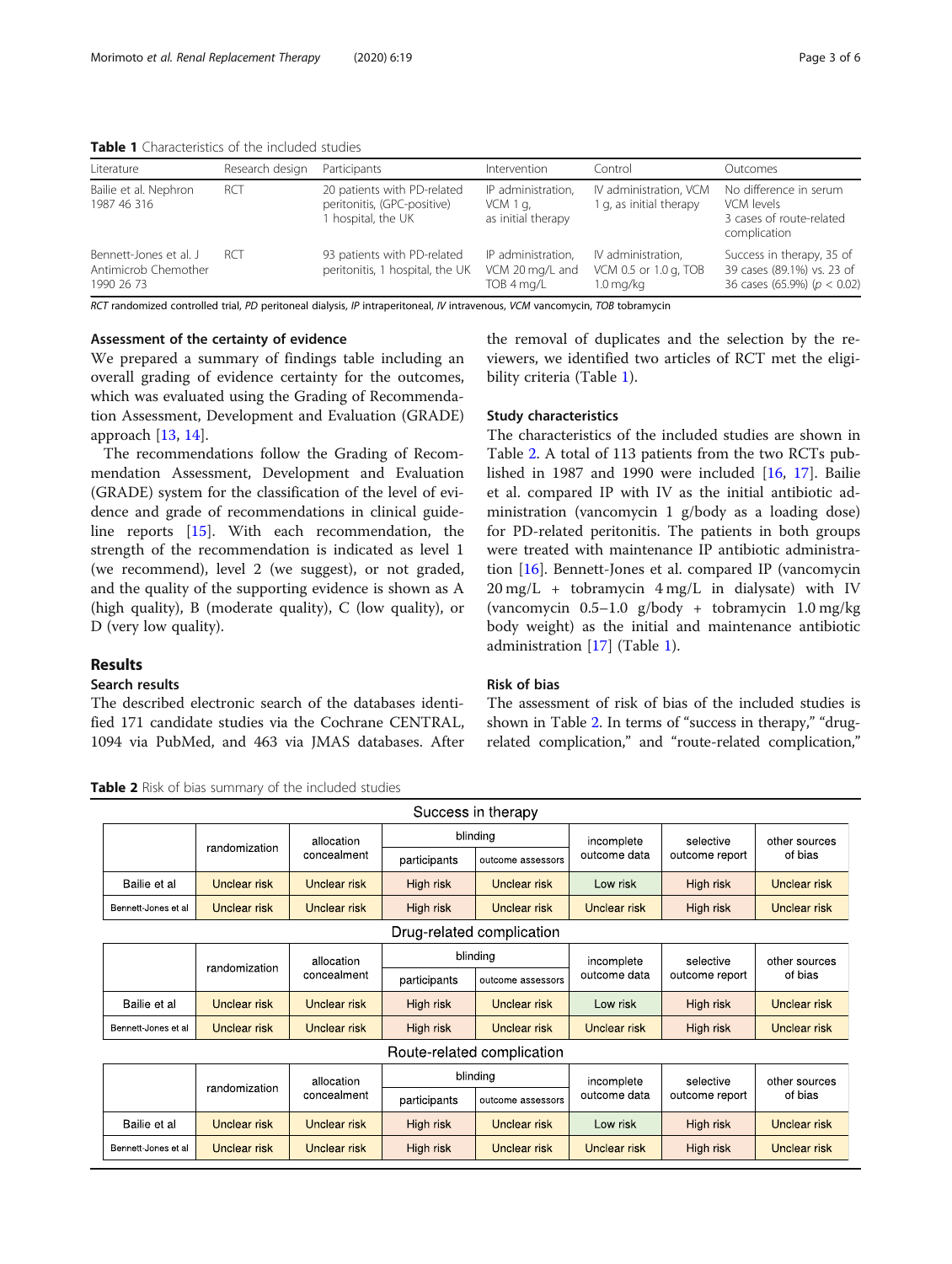<span id="page-3-0"></span>the risk of bias domains of randomization, allocation concealment, blinding of outcome assessors, and other sources in the two studies and of incomplete outcome data in one study were considered "unclear" because we could not find enough information to assess the domains. Blinding of participants was considered "high risk" because blinding was limited in the two studies. Reporting bias was also considered "high risk." In one RCT, incomplete outcome data was considered "low risk" because all participants were traced during the study.

# Effect and complication of interventions

We conducted a meta-analysis with the identified and included two RCTs (113 patients). IP antibiotic administration was more effective than IV administration. The pooled risk difference between IP and IV was 0.13 (95% CI − 0.17 to 0.43). Safety assessment indicated less frequency of side effects in patients receiving IP administration. The pooled risk ratios of IV to IP regarding adverse drug reaction-related and administration routerelated side effects were 5.13 (0.63 to 41.59) and 3.00 (0.14 to 65.90), respectively (Fig. 1).

# Discussion

PD-related peritonitis is a major complication of PD and is one of the leading causes of technical failure and mortality in patients receiving PD. To prevent serious clinical outcomes, proper management of peritonitis, including prompt diagnosis and empirical antibiotic therapy followed by subsequent management, is

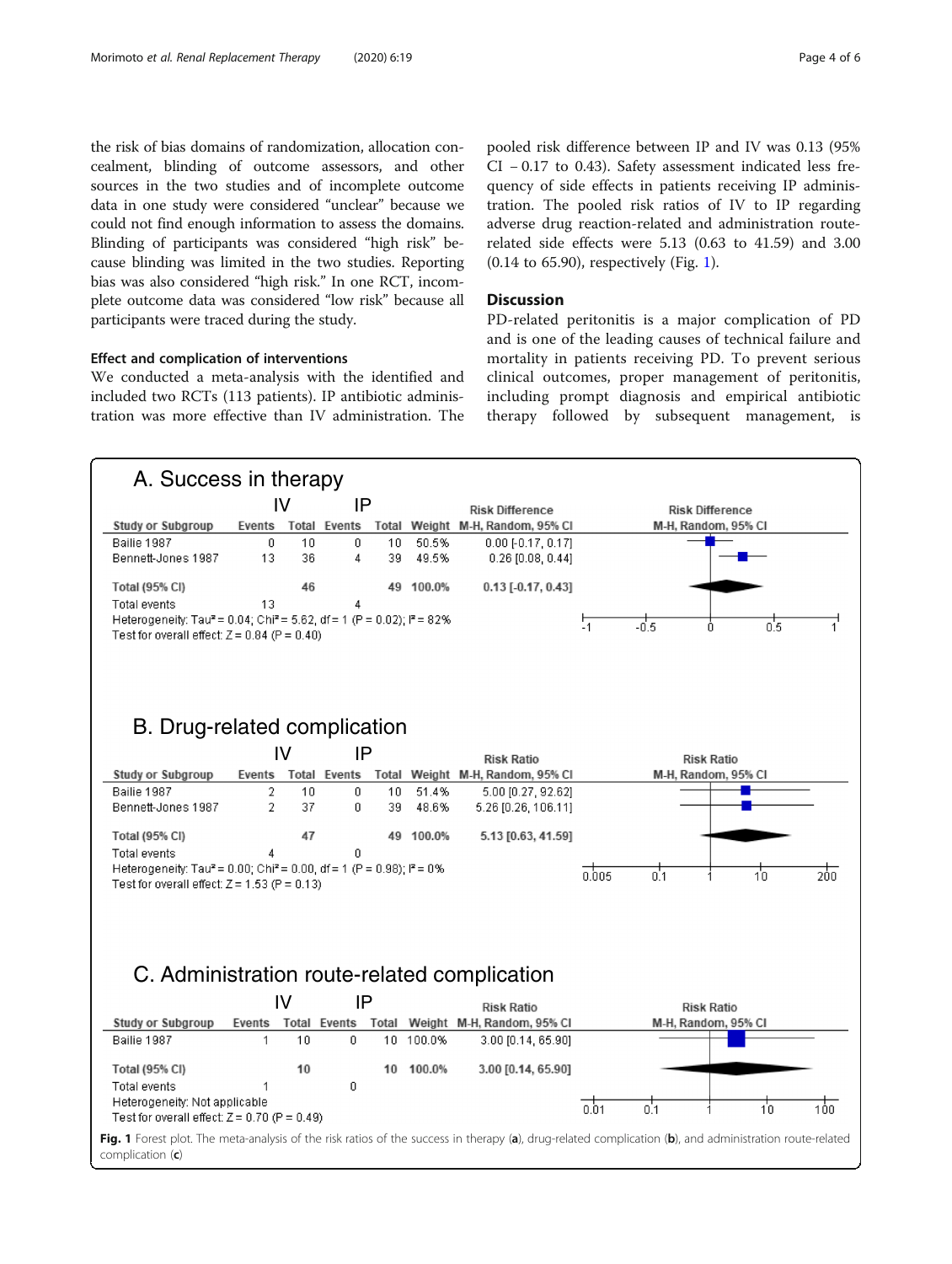<span id="page-4-0"></span>important. ISPD recommends empirical antibiotic therapy with a center-specific regimen covering both Gram-positive and Gram-negative microorganisms, immediately after appropriate microbiological sampling [3]. The current recommendations of antibiotics are vancomycin or first-generation cephalosporin for Grampositive organism coverage, and third-generation cephalosporin or aminoglycoside for Gram-negative organism coverage [3]. In terms of antibiotic administration route, IP is preferred in ISPD recommendations, unless there are clinical presentations of systemic sepsis or a foreseeable delay (e.g., combination of catheter obstruction) in IP administration [3, [18\]](#page-5-0).

While IP is a less common route than IV, oral or topic use of antibiotic administration in general clinical situations of infectious diseases, IP is regarded as a common and established antibiotic administration route in patients with PD-related patients. The usability of PD catheter as peritoneal access and the relative easiness of drug administration in outpatient clinics would contribute to the uniqueness. Oral antibiotic administration is also compatible with outpatient medical service, but it would be difficult to cover possible causative pathogens enough only with oral antibiotics. In addition, antibiotic treatment should aim for rapid resolution of inflammation to preserve the peritoneal membrane function, but oral administration generally requires additional time in drug absorption and intracorporeal drug delivery compared to IP and IV [[19,](#page-5-0) [20](#page-5-0)]. IP antibiotic administration is an effective and practicable therapeutic approach to PD-related peritonitis. Efficacy and practical dosage of IP antibiotic administrations are recommended with published clinical experiences rather than pharmacokinetic studies, closely described in the current ISPD recommendations [3].

This study aimed to assess the efficacy and safety of IP antibiotic administration compared to IV administration in patients presenting PD-related peritonitis. We selected only two RCTs based on the eligibility criteria, and the efficacy of IV was not statistically significant compared to IP (Fig. [1\)](#page-3-0). Safety was mainly affected by administration route-related complications. In addition, it should be noted that IP antibiotic administration is not covered by insurance at this time in Japan. In conclusion, the systematic review and meta-analysis suggested that IP antibiotic administration is more effective and safer in patients with PD-related peritonitis compared to IV antibiotic administration (GRADE 2C).

#### Abbreviations

IP: Intraperitoneal; ISPD: International Society for Peritoneal Dialysis; IV: Intravenous; PD: Peritoneal dialysis; RCT: Randomized controlled trial

#### Acknowledgements

Not applicable.

#### Authors' contributions

KM, HT, NW, and TK mainly undertook this review. The literatures were screened independently by KM, HT, NW, and TK. HY and YT participated in the design of the study and performed the statistical analysis. MR and YI conceived the study. MT and HN participated in its design and coordination and helped to draft the manuscript. All authors read and approved the final manuscript.

#### Funding

Not applicable.

# Availability of data and materials

Please contact the authors for data requests.

#### Ethics approval and consent to participate Not applicable.

Consent for publication

Not applicable.

#### Competing interests

The authors declare that they have no competing interests.

#### Author details

<sup>1</sup>Working Group on Revision of Peritoneal Dialysis Guidelines, Japanese Society for Dialysis Therapy, Tokyo, Japan. <sup>2</sup>Apheresis and Dialysis Center, School of Medicine, Keio University, Tokyo, Japan. <sup>3</sup>Department of Internal Medicine, Nephrology, Teikyo University Chiba Medical Center, Chiba, Japan. 4 Department of Nephrology, International University of Health and Welfare, Chiba, Japan. <sup>5</sup>Department of Healthcare Epidemiology, School of Public Health in the Graduate School of Medicine, Kyoto University, Kyoto, Japan. 6 Department of Dental and Oral Surgery, National Hospital Organization Toyohashi Medical Center, Aichi, Japan. <sup>7</sup> Department of Nephrology, Saiseikai Central Hospital, Tokyo, Japan. <sup>8</sup>Department of Nephrology and Rheumatology, Aichi Medical University, Aichi, Japan. <sup>9</sup>Faculty of Medicine, Clinical Engineering Research Center, Oita University, Oita, Japan. <sup>10</sup>Department of General Internal Medicine, Saitama Medical University, Saitama, Japan.

# Received: 22 January 2020 Accepted: 31 March 2020 Published online: 15 April 2020

#### References

- 1. Jain AK, Blake P, Cordy P, Garg AX. Global trends in rates of peritoneal dialysis. J Am Soc Nephrols. 2012;23:533–44.
- 2. Mehrotra R, Devuyst O, Davies SJ, Johnson DW. The current state of peritoneal dialysis. J Am Soc Nephrol. 2016;27:3238–52.
- 3. Li PK, Szeto CC, Piraino B, de Arteaga J, Fan S, Figueiredo AE, et al. ISPD Peritonitis Recommendations: 2016 update on prevention and treatment. Perit Dial Int. 2016;36:481–508.
- 4. Keane WF, Everett ED, Golper TA, Gokal R, Halstenson C, Kawaguchi Y, et al. Peritoneal dialysis-related peritonitis treatment recommendations. 1993 update. The Ad Hoc Advisory Committee on Peritonitis Management. International Society for Peritoneal Dialysis. Perit Dial Int. 1993;13:14–28.
- 5. Keane WF, Alexander SR, Bailie GR, Boeschoten E, Gokal R, Golper TA, et al. Peritoneal dialysis-related peritonitis treatment recommendations: 1996 update. Perit Dial Int. 1996;16:557–73.
- 6. Keane WF, Bailie GR, Boeschoten E, Gokal R, Golper TA, Holmes CJ, et al. Adult peritoneal dialysis-related peritonitis treatment recommendations: 2000 update. Perit Dial Int. 2000;20:396–411.
- 7. Piraino B, Bailie GR, Bernardini J, Boeschoten E, Gupta A, Holmes C, et al. Peritoneal dialysis-related infections recommendations: 2005 update. Perit Dial Int. 2005;25:107–31.
- 8. Piraino B, Bernardini J, Brown E, Figueiredo A, Johnson DW, Lye WC, et al. ISPD position statement on reducing the risks of peritoneal dialysis-related infections. Perit Dial Int. 2011;31:614–30.
- 9. Barretti P, Doles JV, Pinotti DG, El Dib R. Efficacy of antibiotic therapy for peritoneal dialysis-associated peritonitis: a proportional meta-analysis. BMC Infect Dis. 2014;14:445.